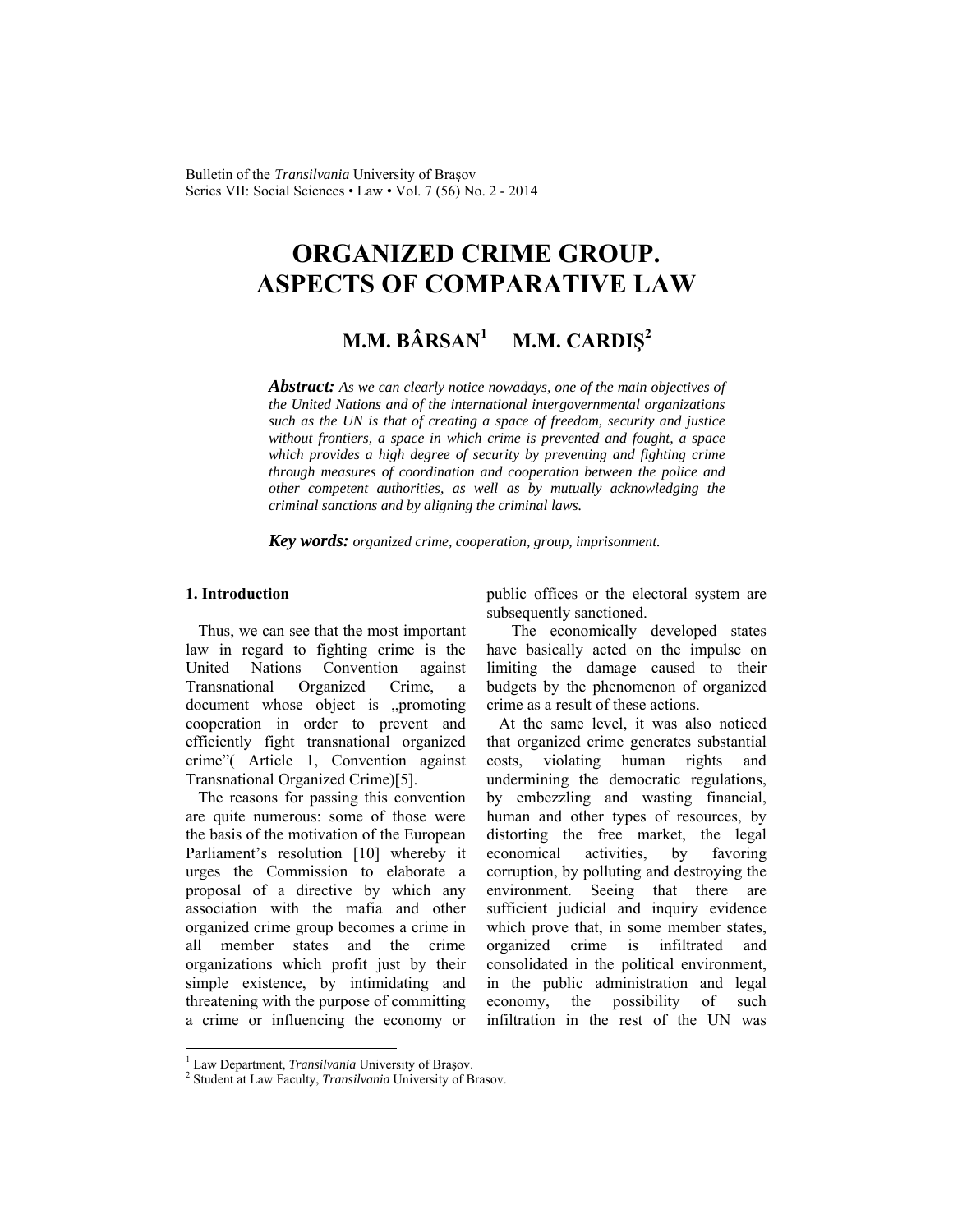acknowledged, which consolidated the position of organized crime.

The Parliaments of the member states of the European Council have began a vast activity to legislate which resulted in elaborating laws, changing the criminal codes and adding new regulations in the areas which are constantly under attack from organized crime groups.

# **2. Organized crime group**

As globalization led to the expansion of international commerce, the activities of crime organizations throughout the country have widened and diversified.

The traditional hierarchy of the groups which acted based on geographical criteria have diminished as they were replaced with free networks which work together in order to exploit new opportunities on the free market.

Thus, it became necessary to have a definition of the "organized crime group" on an international level.

Given all these, although they all signed the United Nations Convention against Transnational Organized Crime, not all states share the same legal definition of the organized crime group and not all countries benefit from a special law against organized crime.

# **3. United Nations Convention against Transnational Organized Crime versus the Regulatory Decision 2008/841/JAI**

On an international level the definition of organized crime is provided by the second article of the United Nations Convention against Transnational Organized Crime, which stated that the "organized crime group is a structure" [5] formed of three or more people, a group which exists for some time and acts based on mutual understanding with the purpose of committing several serious crimes or any other crime regulated in the present convention in order to obtain, directly or indirectly, a financial or material advantage"  $[5]$ . A structured group is  $\alpha$ group which was not randomly formed to commit a crime and it does not have a certain role of continuity or elaborate structure for its members" article 2, letter c) of the United Nations Convention against Transnational Organized Crime.

In Europe, it was also thought that it was necessary to improve the capacities of the member states but also that of the European Union in fighting organized crime, thus, on December 24th, 2008 the UN Council passed the Regulatory Decision 2008/841/JAI regarding the fight against organized crime. Unlike the international regulation, this decision does not mention the notion of "organized crime group". However article 1 provides the definition of "crime organization" and "structural association".

The crime organization is defined as a "structured association, established in time, by more than two people which act together in order to commit crimes which are punished by imprisonment of at least 4 years or a more severe punishment in order to directly or indirectly obtain a financial or material benefit" (Article 1, point 1, the Regulatory Decision 2008/841/JAI).

Meanwhile the international and the European definition present certain differences. First there is the notion describing the group which is a crime group in the Convention and a crime organization in the decision.

Those are the fact that there is a structure and in order for it to be thusly considered it has to have some continuity in time. However, we must notice that the European lawmaker" was very explicit in this matter by explaining the notion of "structured association". Thus, the essential traits of the crime organization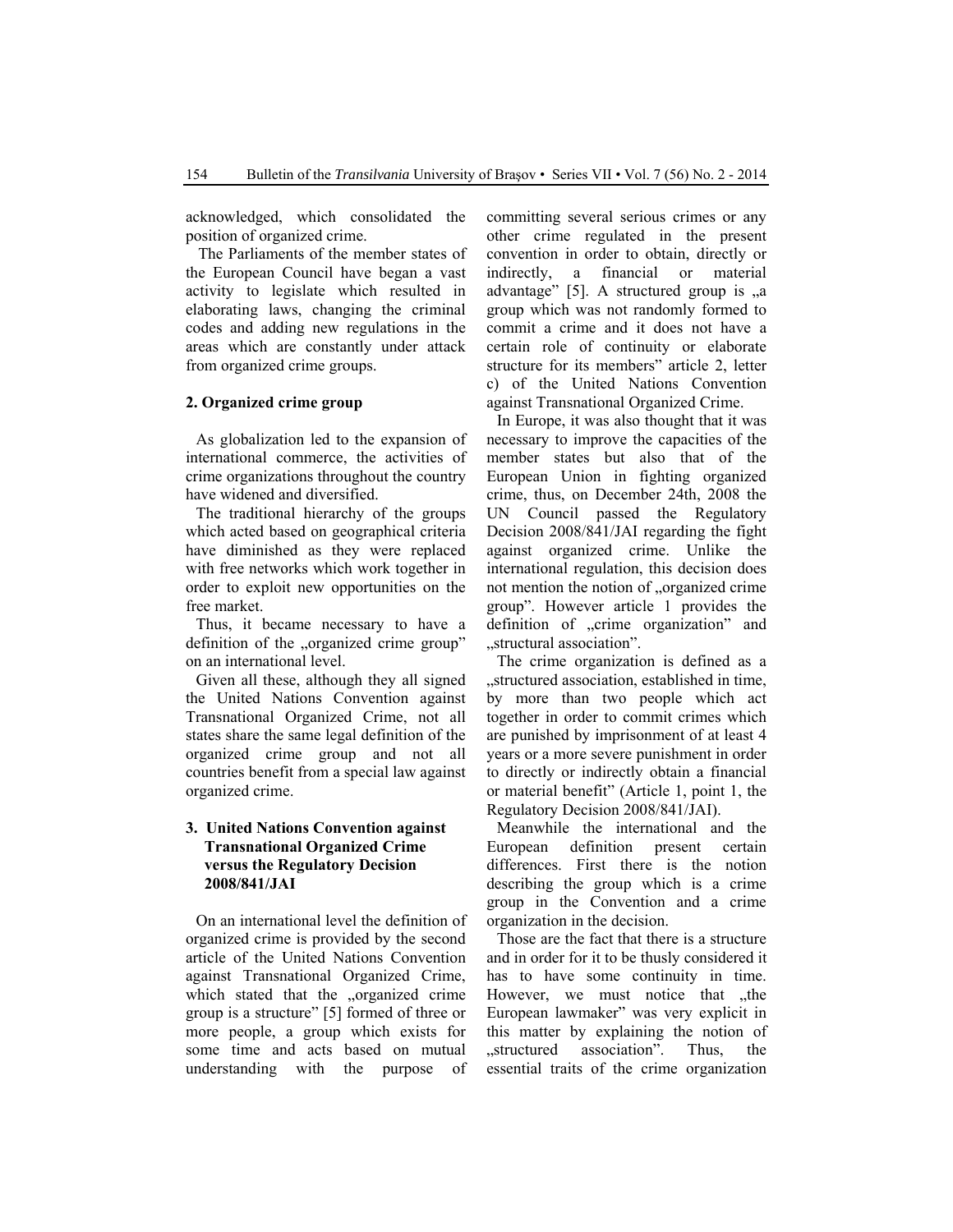are quite clearly pointed out by stating that a structured association" is an association which is not randomly formed in order to commit a crime and has no predefined roles for its members or its activities" (Article 1, point 2, the Regulatory Decision 2008/841/JAI). In regard to the benefits of these specific activities, the organized crime group and the crime organization both wish to obtain financial or material benefits.

 The difference between the two definitions is noticed in regard to the condition needed for it to achieve the purpose of the group; mainly, these have the same purpose, but there are differences when it comes to the way in which the organized crime group and the crime organization achieves it.

Thus, the organized crime group , acts based on mutual understanding with the purpose of committing one or several serious crimes or any other crime regulated in the presented convention" whereas the crime organization ..acts as a whole in order to commit crimes which are punished by imprisonment of at least 4 years or a more severe punishment".

One might also claim that, considering the fact that a serious crime is defined by the Convention as an act "which is a crime punished by imprisonment of at least 4 years or a more severe punishment" (Article 2. letter b) of the United Nations Convention against Transnational Organized Crime [5]) the differences are noticeable only in regard to using different terms.

We must also consider the fact the Regulatory Decision is more comprehensive given that it does not only refer to the crimes punished by imprisonment of at least 4 years or more, but also to the situation of applying a punishment of 4 years at most.

 Also, given the limits for the punishment clearly stated within the two documents, there is the question of how these two will be transposed in the internal laws of the states which signed the Convention. Article 5 of the Convention states that every state will pass the necessary laws in order to qualify as a crime the fact of creating an understanding with one or more people in order to commit a crime, if it was committed with intention and in order to obtain a financial or other material advantage or when internal law requires it.

 The Regulatory Decision of the U.N. is in this case much more specific, as it expressly mentions in article 3 that ..every member state must take all necessary measures in order to ensure that the crime mentioned in article 2 letter" (a) is punished by a 2 to 5 years imprisonment". This article states that "any person's behaviour which knowingly and intentionally takes part in criminal activities of the organisation, including by providing information and material means, recruiting new members, financing the group, knowing that this activity would contribute to achieving the criminal purposes of the organization".

Given these two regulations and the way the organized crime group and the crime organization is described, it is interesting to observe the way in which member states follow the Convention and the Regulatory Decision and the way in which they chose to define this notion in their internal laws.

### **4. Italian Law**

It is thought that Italian organized crime groups are the most complex and the most powerful ones, with a rich and agitated past and a present "anchored in the shocking events which happened in the contemporary times" [1].

Italian criminal law is considered an important European model in fighting organized crime. Given all these, the Italian law does not provide a definition of the organized crime group or the crime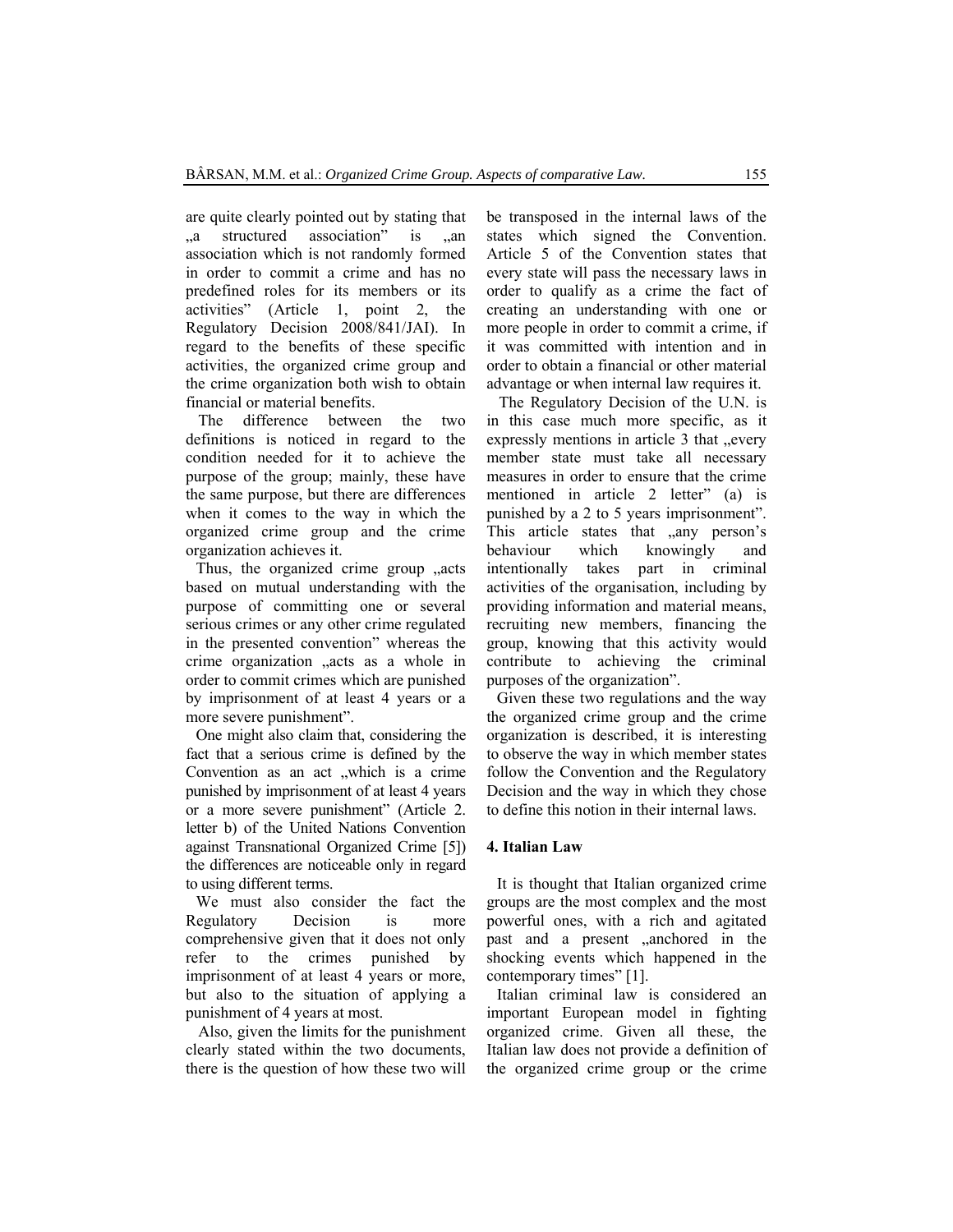organization. However, Italian law is the only law which clearly regulates mafia-like associations.

 Defining the concept of organized crime group can be deduced form the regulation of association in order to commit crimes (Article 416, Italian Criminal Code - Associazione per delinquere [8]) as mentioned in the Italian Criminal Code, that is "when three or more people come together in order to commit crimes; those who promote or hire the association will be punished only for this deed with imprisonment from 3 to 7 years; the mere act of belonging to an association will be punished with imprisonment from 1 to 5 years. The leaders will be punished with the same punishment as the people who organized the group".

 From the present regulation, we can observe some features of the organized crime group, that it is a structured group and in order for it to be considered an organized crime group it has to have at least three members.

Given all these, the Italian lawmaker makes no mention of the group's continuity in time.

 We must also mention that, in regard to the members of the group, in case there are 10 members or more, the punishment is more severe. However, it is not mentioned how severe.

"The superior form" [2] of organized crime is called a Mafia and is distinctly regulated in the following article (Article 416 bis, Italian Criminal Code - Associazione di tipo mafioso [8]).

Except for the more severe punishments regulated for this type of association, the features are listed, thus meaning that , the association will be considered a mafia-like association when its members use force or intimidation, constraint or the silence code in order to commit crimes or achieve direct or indirect control of economical activities by exercising leadership, offering authorization, contracts or public services, achieving profit or preventing the freedom of expression, preventing the right to vote of buying votes for themselves or others during elections."

Considering these traits, it is legitimate that we ask whether a mafia-like association exceeds the comprehensive definition of the organized crime group stated in the Convention or that of the Regulatory Decision.

We feel that this notion does not exceed state regulations as the purpose is the same as the one expressed in international law, the only difference being that these crime groups have a different *modus operandi.* 

# **4. German Law**

Germany has one of the most advanced, comprehensive and strict law as opposed to the other member states. However, in fighting organized crime, Germany did not pass any special laws, but adjusted the present Criminal Code regulation.

 Thus, after the Convention against Transnational Organized Crime had been passed, Germany readjusted article 129 of its Criminal Code [7]. Much like the Italian law, a definition of the organized crime group is not provided, as it can be defined based on the specifics mentioned in the previous article.

 The German lawmaker stated that ", whoever creates an organization with the purpose of committing crimes or whoever participates is such activities as a member, recruits members or supporters or supports the organization in any way will be punished with imprisonment of up to 5 years or a fine".

 As we can see, this regulation is quite general, given the fact that German law must only create the legal frame in which the criminal laws of each *Land* can coexist. As a novelty, we notice the alternative punishment of a fine.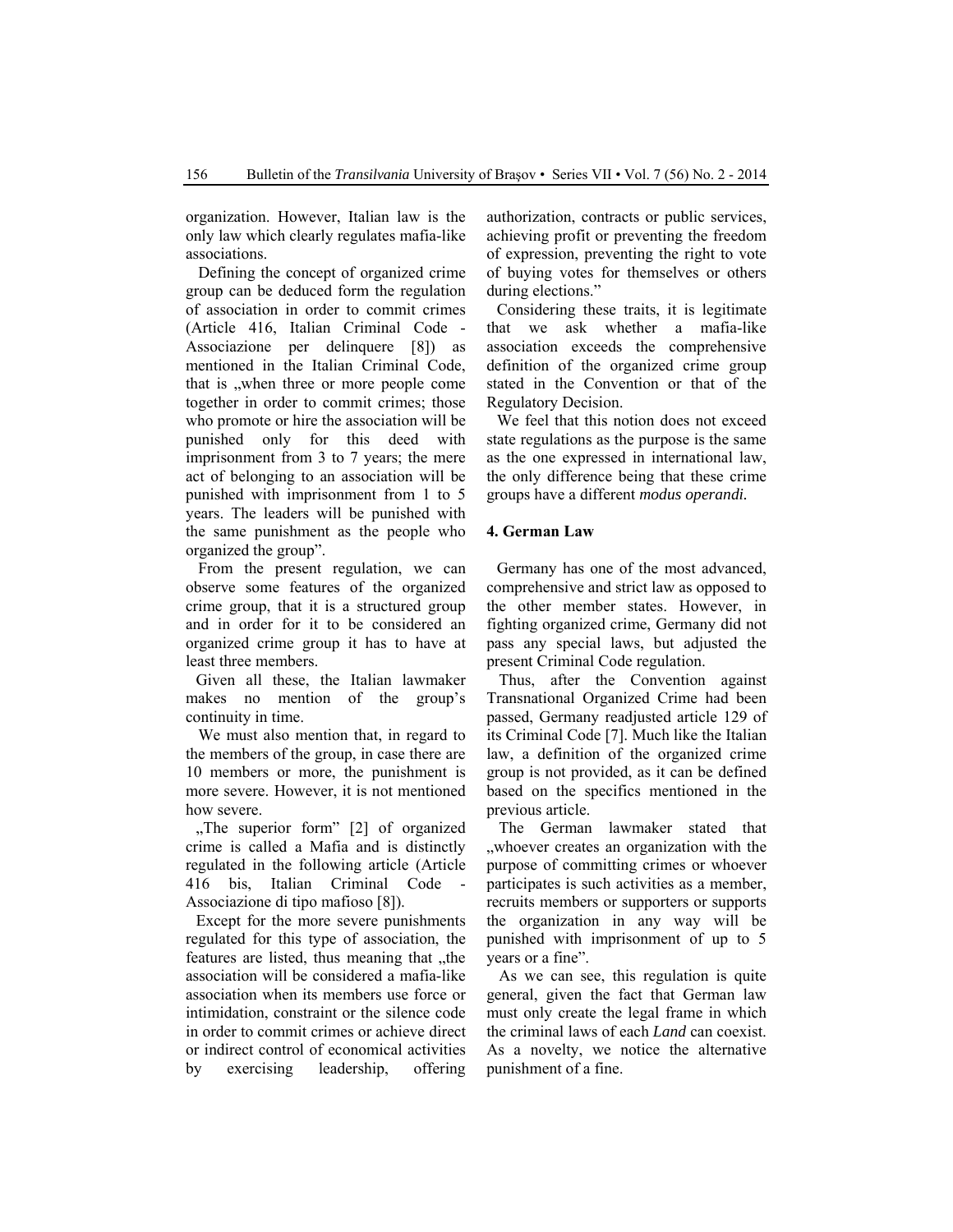The minimum number of members in order to be considered an organized crime group is not clearly stated, as is not the time continuity element.

However, this apparent deficiency was completed on a national level by Decision 23,239 of the German Federal Court, the Crime Section, which "in order to create a legal frame which requires the laws to be reinforced in the same way in all treaties signed by Germany"[4] has stated that "a criminal organization is that group of people with a well built structure, formed of at least three members acting together in order to commit crimes which will provide some benefit and each member must obey their will"[7].There is however an element of novelty. That is the fact that each member must obey the will of the group.

The German doctrine noticed that ... individual will is amenable to the will or the crime organization, but this must not be achieved by force, as it must be determined by the wish of every individual to take part in the organization"[4].

In defining the concept of organized crime group as well as criminal organization, we must mention that there have been *de lege ferenda* suggestions in this regard. Until now, these suggestions have not been transformed into law.

The German criminal system has passed a series of special laws which regulate crimes that if committed by an organization are considered to be more severe and in order to point that out, it also sanctions the "professional" way in which they were committed"[3].

# **5. Swiss law**

Unlike the German lawmaker, the Swiss lawmaker thought it was necessary to readjust its Criminal Code after having ratified the Convention against Transnational Organized Crime. A specific to Swiss law is the notion of ...crime organization" as defined by common law (Swiss Criminal Code).

As Switzerland has a rich jurisprudence in fighting organized crime, a special law was not considered necessary.

The notion of "crime organization" is defined in article  $260^3$  of the Criminal Code as ,,an organization formed of at least three people which keeps its structure and number of members a secret with the purpose of committing violent acts or collecting income through violent acts".

 However, the Swiss lawmaker allowed greater liberty to the courts in determining the sanctions according to the severity of each deed as long as the maximum time does not exceed 5 years imprisonment. Thus, the Swiss Prosecutor's Office published some statements regarding the correct interpretation of the structure and characteristic of the organization.

The term "secret" is thought to be a continuous activity of concealment; organizations, in order to meet the requirements of the present law must be formed of at least three people, it must have a solid structure and a permanent existence; the simple participation is considered a crime as it is not necessary to commit a crime; "achieving profit" implies a classic interpretation suggesting both legal and illegal activities.

 An interesting regulation concerning the crime organization is presented in the second alignment of the same article where it is stated that , the judge can reduce the sentence of whoever tries to prevent illegal activities of the organization".

This regulation aims at encouraging the prevention of illegal activities by crime organizations.

Also "whoever commits crimes outside the state is also punished if the organization to which he is a member commits crimes in Switzerland".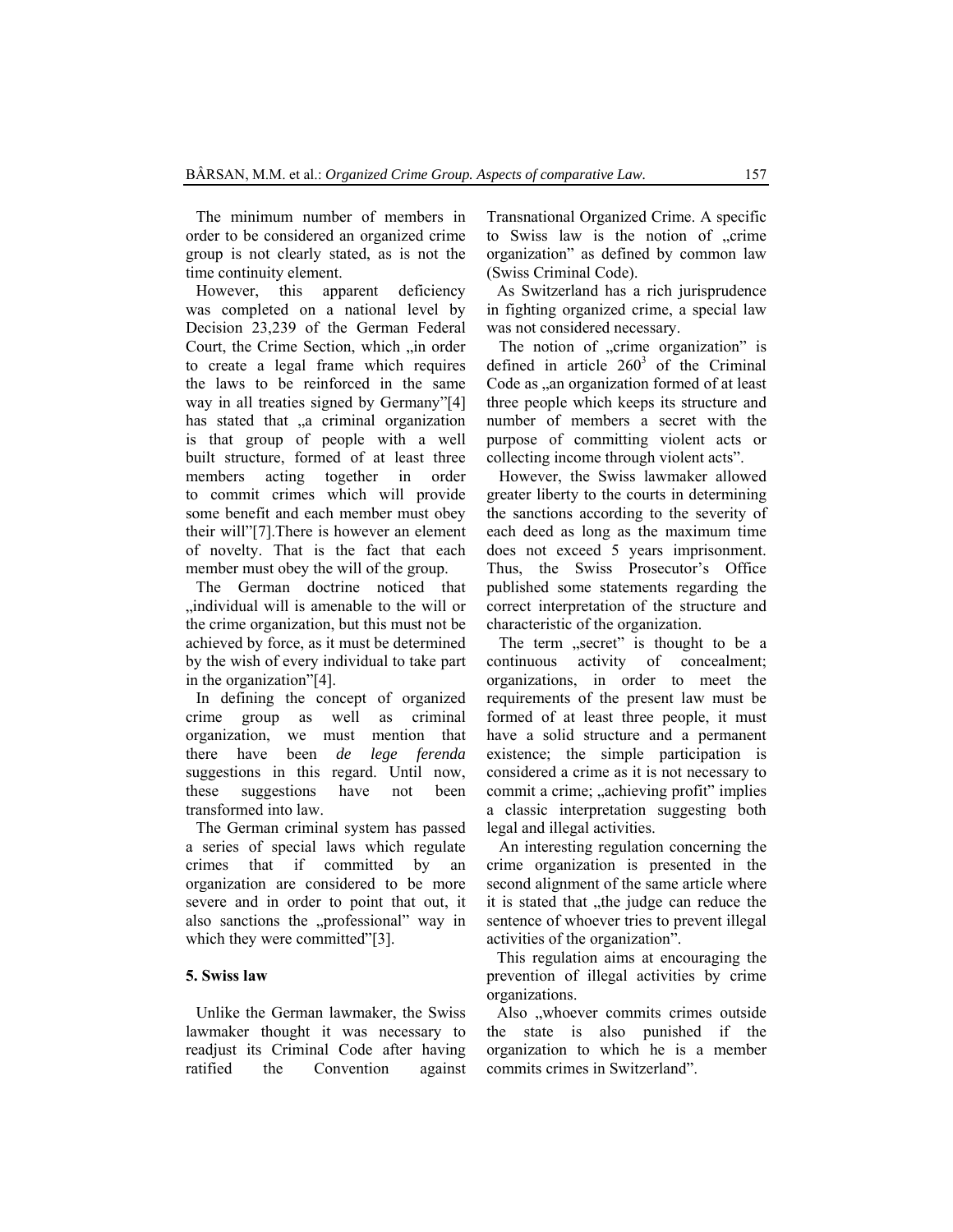#### **6. Romanian Law**

As a result of ratifying the Convention against Transnational Organized Crime, Romania, passed in 2003, Law no 39 regarding the prevention and fight against organized crime. This law distinctively mentions the notion of organized crime group as defined by the convention.

 According to article 2, letter a) of Law no 39/2003 "the organized crime group is the structured group, formed of three or more people, a group which exists for some time and acts with the purpose of committing one or more serious crimes, in order to directly or indirectly obtain a financial or material benefit; it is not considered to be an organized crime group, the group which is formed with the purpose of committing an immediate crime or more crimes, a group which has no continuity or a determined structure with preset roles for its members".

 As we can easily notice, the above mentioned regulation comprises the notion of "organized crime group" as well as the distinctly regulated one of "structured group".

 An "organized crime group" must meet the following two conditions at the same time: the group must be formed of three of more people and it must function for a specific period of time in a coordinated way [2]; the second condition is that this group must not be occasional, it must be built based on a previous "study" considering certain qualities of its members. In regard to the coordinated functioning of the group, a hierarchy is needed and the role of each member must be established.

*De facto*, the group must have an established structure, certain components with complementary tasks in achieving the criminal goal, a hierarchy with specific roles and rules of conduct specific to a structured unit.

 Article 7 of the same law states that "the forming of an organized crime group or the participation or support of such a group is punished by imprisonment form 5 to 20 years and by the restriction of some rights".

 Thus, initiating an organized crime group is the *in abstracto* forming of the group, the building of the group implies "an association or agreement between several people in order to create a group which will exist in time, to prepare and organize crimes stated by law" [2].

Becoming part of a group requires the express consent of a person, while supporting the group implies assistance, help, and advice in order to commit crimes. Given all these, as the lawmaker uses the term "support in any form", we should mention the specific activities discussed here, in order to protect one's right to a fair trial.

 Considering the previously presented laws, we must also mention that the previous Criminal Code regulated the forming of an organized crime group, under the form of the crime known as "association in order to commit crimes", an article which was not modified after the convention had been ratified.

This was stated in the 1864 Criminal Code as "the association between perpetrators in order to commit crimes against a person or against property". It is obvious that Romanian law was quite similar to the French one based on the qualification of this deed. Thus, the old Criminal Code, stated, in article 323 first alignment that the deed of "creating an association in order to commit one or more crimes, other than the ones stated in article 167 or participating in or supporting a crime group in any way, is punished by imprisonment from 3 to 15 years without exceeding the maximum punishment for the deed committed while in the association".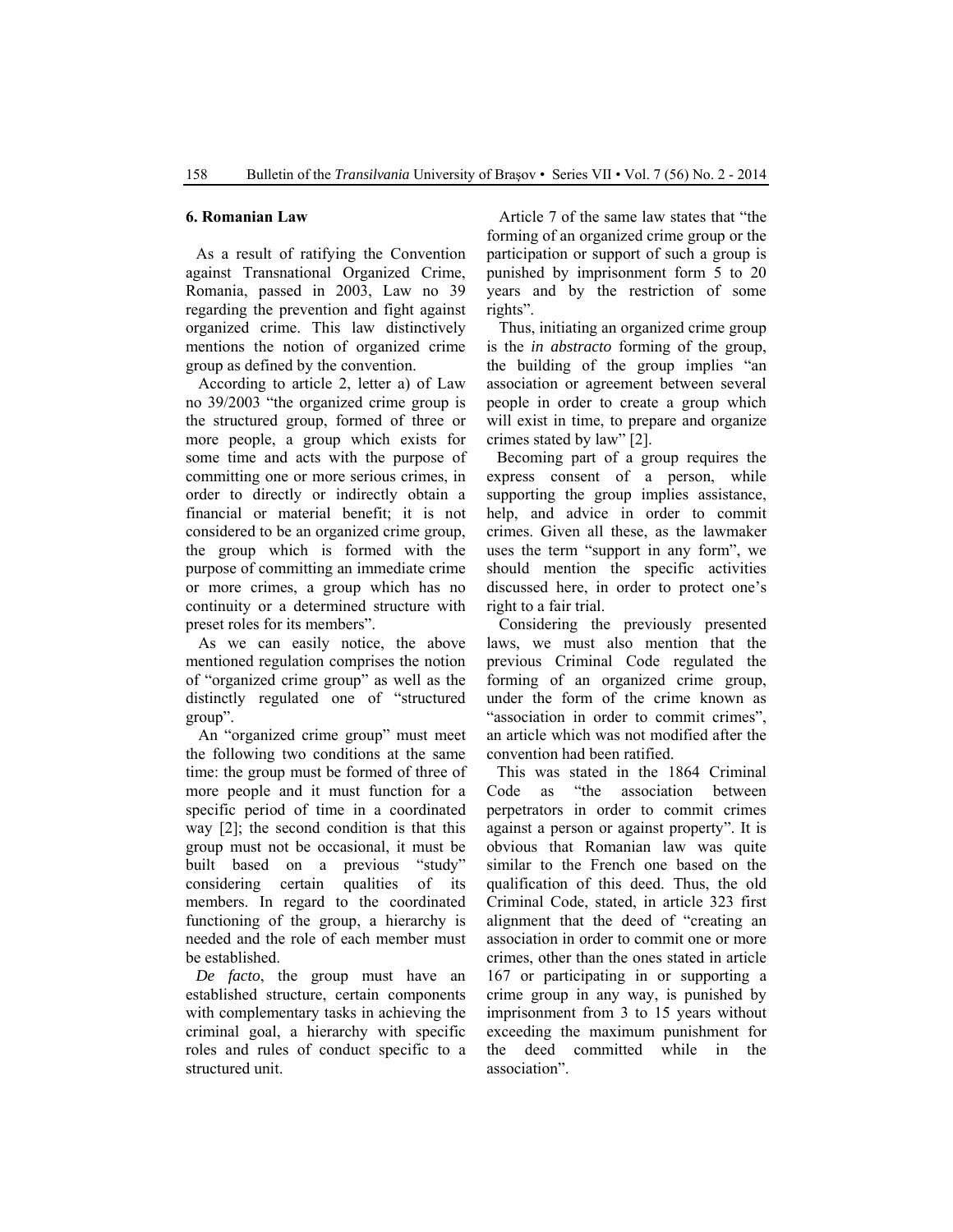Article 167 of the previous Criminal Code[11] regulated the crime of plotting by initiating or forming an association with the purpose of committing treason, helping the enemy, betrayal by selling secrets, wrongful actions against the state, espionage, attempt at national security, undermining the state, diversion, undermining the economy, actions against the constitutional order. As we can easily notice, there was no number of members stated, neither was the condition of the organized structure.

 However, the current regulation states this crime as "the forming of an organized crime group". It is defined by the sixth alignment of article 367 as the "structured group formed of three or more people, for a certain amount of time in order to act in an organized manner for committing one or more crimes".

If the previous regulation presented some doubt in regard to the similarities between the organized crime group and the association with the purpose of committing crimes, the current regulation eliminates these doubts.

So as not to be any confusion, we must mention that the first alignment of article 367 of the Criminal Code provisions that "the initiation or formation of an organized crime group, participating or supporting such a group is punished by imprisonment from 5 to 20 years and the prohibition of some rights". As we can easily notice, the new Criminal Code absorbs those stated in article 7 first alignment of Law no 39/2003.

 The new regulation is also inspired by French laws but it also respects the provisions of the Regulatory Decision 2008/841/JAI.

To point out the similarities with French laws, we quote the provisions of article 367 fourth alignment postulating that "people who have committed the crimes stated in the previous two alignments who decide to denounce these deeds to the authorities will not be punished if they denounce the deeds before the organized crime group was discovered and any crime was committed" (article 450-2, French Criminal Code [6]). This regulation is similar to that stated by article 450-2 of the French Criminal Code.

 Back to the current common law regulation, we must also state that the association of several people is not considered to have an antisocial significance, as the idea of forming a group for a certain activity is not considered to be illegal.

But when the group has the antisocial goal of committing crimes, that certain group is dangerous just by its existence, regardless of whether the deeds for which the group had been formed were committed.

The social danger of this deed resides in its purpose, that of "committing one or more serious crimes in order to directly or indirectly obtain a financial or material benefit".

Although it is an agreement between several people in order to commit crimes by planning the execution of these crimes, the forming of an organized crime group threatens the rightful order of law, the social security and public order.

#### **7. Conclusions**

Organized crime is thought to be one of the major threats to man's security as it prevents the development of society from a social, economical, political and cultural point of view.

It is a phenomenon with multiple sides manifested in multiple forms; the most common and dangerous being drug trading, human trading, illegal weapon trading, to name only a few. The forms of organized crime have new meanings in the context of the geopolitical, economical and